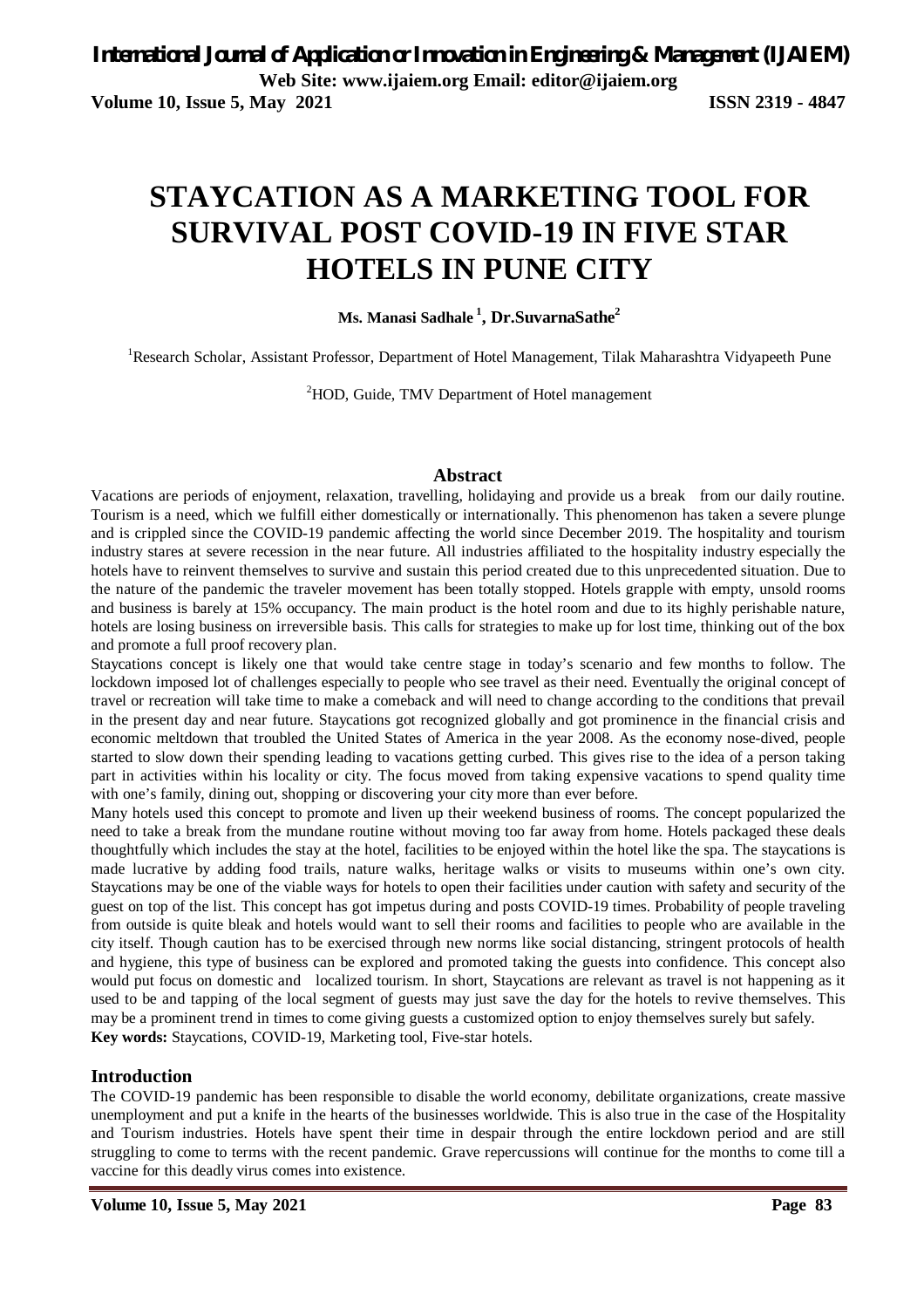**Web Site: www.ijaiem.org Email: editor@ijaiem.org**

#### **Volume 10, Issue 5, May 2021 ISSN 2319 - 4847**

Hotels in India, foresee the next year to be tough for business and revenue earning to come back to normal. Hoteliers assess that the industry has been put through three phases which are to survive, to revive and ultimately thrive. With the unlocking of the restrictions in phases the hotel industry will make a comeback with a big change in the way it will function in the future (Biswas, 2020)Resilience and Optimism would be the next key words for hoteliers to get back to the original strength through strategies aimed particularly at sustaining their businesses. The new 'Normal' is an eye opener which will include stricter hygiene and sanitation protocols, deeper cleanliness outlook, enhanced customer engagement practices, need for social distancing, contactless service and an elevated role of technology.

As the hotel industry focus goes from touch points to contactless interactions, the entire guest experience is about to be altered severely. In wake of the pandemic, the local authorities who have imposed several restrictions have led to a catastrophic result on the sustenance of small ancillary businesses related to the hospitality industry. On the other hand, Hotel chains have been revenue strapped, bear high maintenance costs, have reduced operational capacity and have staff attrition issues to deal with.

The guest – host relationship will play a major role going forward and it is necessary for hotels to build trust and understanding and business both. This understanding will happen when hotels are vocal through social and print media about what efforts they are taking to make the hotel a safe haven.

Large chains of hotels have to deal with more inventory of empty rooms which being a perishable commodity has resulted in hotels being compelled to rethink their businesses and find ways to keep up the business from drowning during this unfortunate phase.

The hotel industry business depends upon situation of airlines and travel making it a challenge for all types of segments like Leisure, Heritage, Business, Niche and Adventure hospitality. Having said that, hotels have put their best foot forward to tackle the issues and be ready to welcome guests with a mask, a Namaste and a temperature check to begin with.

Staycations got introduced to the world in the year 2008 in the United States of America which was a result of global financial leading to the economy slowed down so did the spending of the people. Vacations typically expect people to travel and during the pandemic time, this phenomenon got curbed. The idea of Staycations rose during this time. A staycation is when a person stays in his/her city of residence and takes part in activities within his/her locality or city. A staycation includes several activities which are typical like driving around, shopping, watching movies, catching up with hobbies, pursuing an art. The main focus of a staycation is to spend quality time with one's own family and rejuvenate.

Earlier due to the global economic crisis in 2008, affordability was an issue and people could not spend on vacations. When one considers a vacation, one chooses a destination away from one's place of residence as it would take him/her away from the mundane and daily routine to rejuvenate. Holidays need us to spend money on accommodation, tickets, sightseeing which may be difficult due to scarcity of money. The staycation was a way to compensate for that holiday. Other than that it can be exercised when there is lack of time to take a fully fledged holiday, ideal for people who are scared of flying / seaways or people who do not like travel at all. Staycation planning needs certain rules to be kept in mind like, a time frame has to be set; a schedule of how you plan to spend the days has to be made while aiming to get a sense of a vacation in the background to make it a success. A well thought out staycation can be as satisfying as a vacation.

Seeing how this concept can be cleverly worked out for the revival of their business hotels have started promoting the Staycations, Workcations and Drivcations to the probable guests who are open to venture out of their homes. Workcations are for professionals who will get all the facilities of an office which is a welcome change for many who have been working from home since the lockdown. Hotels are opening their spaces for people to conduct meetings for smaller number groups.

(Singh, 2020) Slow travel is the type of travel trending in the travel world. The emphasis is on a slow pace of holiday which will give people time to heal from this pandemic, to see life more closely, take leisurely breaks every now and then and concentrating on each aspect of your itinerary unhurriedly. Quality over quantity is the rule.

Just before the pandemic hit the world, hotels used this concept to increase their weekend business for room sale. Food and beverage earns more revenue for the hotel on weekends whereas the rooms earn more money on weekdays. To make all days productive hotels also give offers on Staycations to earn money from both the areas simultaneously.

(Tullis, 2020), gives a brief yet interesting history of staycations in five different eras where he states that in 10,000 years B.C., the hunter gatherers were on a perpetual holiday to gather food & water and moved from place to place in search of these. The nomadic life was all they knew.

Then 7,000-5,000 years B.C. development started taking place after man learnt domesticate animals and grow crops. More temperate land was available at the end of the Ice Age. This was the shift or change from the Paleolithic to the Neolithic Age and that was the birth of the staycation. People stopped roaming in need of food to build new shelters and settled there.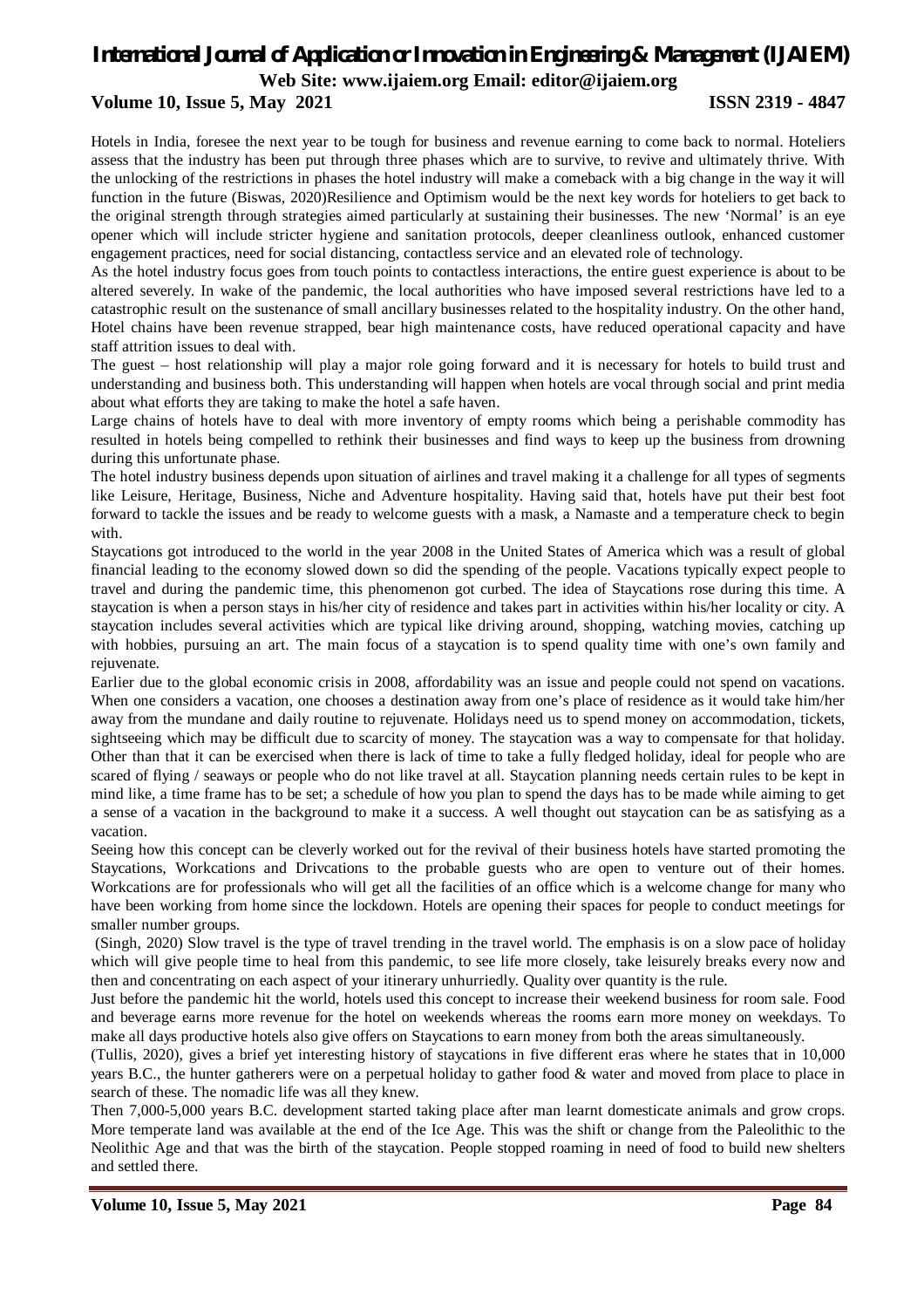**Web Site: www.ijaiem.org Email: editor@ijaiem.org**

#### **Volume 10, Issue 5, May 2021 ISSN 2319 - 4847**

Next came the 14<sup>th</sup> century, which was the real highlight of the staycation when medieval farmers had 8 to 10 weeks of leisure time at their disposal. Due to no means of transport most people spent their time in their village and spending time in that proximity. With problems such as Plague pandemic, Wars, work of harvesting and sowing throughout the year an average farmer had a significant time for him to enjoy. Possibly the only option he had was a staycation which he spent with seasonal celebrations and in and around his village.

In 1790, Xavier de Maistre wrote a book called '*A Journey Around My Room'*, which was a highly philosophical humorous piece which talks about the imagination while being confined to one room. He was confined to his room due to being under house arrest. He sat in that room to imagine it as was a great and exotic land. This book went on to be a highly acclaimed and still is in print till date. His experience in this room and imagining what he could do, can be treated as an extreme example of a staycation.

In 2002, Alain de Bottom came out with another thought provoking amusing book *'The Art of Travel'* where he talks about the importance of the Vacation as well as the staycation. He also mention Xavier de Maistre's work and shares his own experience of travelling which in his opinion is never the same as he imagines it and this could be the case with most people who worry about a lot of things back home while being on a vacation.

The year, 2030 is a time of the future, and ten years going forward, Manyard Kenyes who is an economist has predicted that most advanced societies will have more time for leisure than work time allowing time for both Vacations and Staycations. And if the theory, he proposed is true then we would have a lot to plan to spend our leisure time this way or that way.

Staycations have existed long enough for us to understand their importance, which in these times of the COVID-19 pandemic are most relevant and a smart way to turn the wary customer hotel bound to enjoy them.

Thus, the staycation in a nutshell can be explained as a unique, qualitative way in which the local residents rediscover their own city at a leisurely pace with the help of local hospitality industry which is trying to revive, survive and thrive.

#### **Objectives of the study:-**

1) To study the awareness of staycation concept in local population in Pune.

2) To examine the staycation as a viable survival option for five star hotels in Pune city post Covid-19.

3) To identify the motive of guests to go on staycations.

#### **Need of the study:**

This exploratory study aims to examine the viability of Staycations as an option to revive the business pertaining to rooms, how hotels plan to market this concept further and would the locals of Pune city open to try out this type of travel substitute.

#### **Hypotheses**

H1: Five star hotels in Pune city are offering staycations as survival strategy during and post pandemic times H2 : Staycations are preferred by customers as a way to relax and rejuvenate.

#### **Literature Review**

The Hotel Industry is gradually limping back to business after 3 months of lockdown. Mr. Dilip Datwani, former President of the Hotel and Restaurant Association of Western India says that easing of restrictions has given hospitality firms a chance to easy liquidity and earns guest confidence back. With customers who are cautious with money, now would focus on good deals like no fee for cancellations or amendments. According to Mr. Prashant Kumar, VP Accor Plus India and South Asia opines that upgrades as per availability, without any extra fee, prepaid vouchers are also a plus for members who can be used domestically as well as internationally. Parameters like flexible planning, savings, strict safety protocols will be the highlights in guest decision to book. Local guests will be encouraged to step out and book staycation. Take away options for food and beverages are being encouraged with extra safety. (Tewari, 2020) Rubin Cherien, General Manager Novotel Hyderabad Airport says that Airport hotels have been lucky to see increased occupancy levels due to landing of flights with passengers. Airport hotels were partially shut due to their proximity to the airport and had international guests unable to travel back to country of origin. Business has been limping back through weekend leisure guests / Staycations, MICE, Crew and long staying guests. Team members of the hotel as well as the guests were engaged in many activities which was a big hit with all especially through the period of the lockdown. Surprising jump in Room occupancy and F&B sale was observed on every weekend where locals are checking in and venturing out in the city. Indian Government's repatriation initiative Vande Bharat Mission is bringing good business especially for transit properties. (Ray, 2020)

Functioning according to Sunil Narang, General Manager of The Four Seasons, Mumbai has taken a new meaning in Mumbai being at the centre of COVID–19 pandemic. Hotels are working on reducing the effects of lockdown by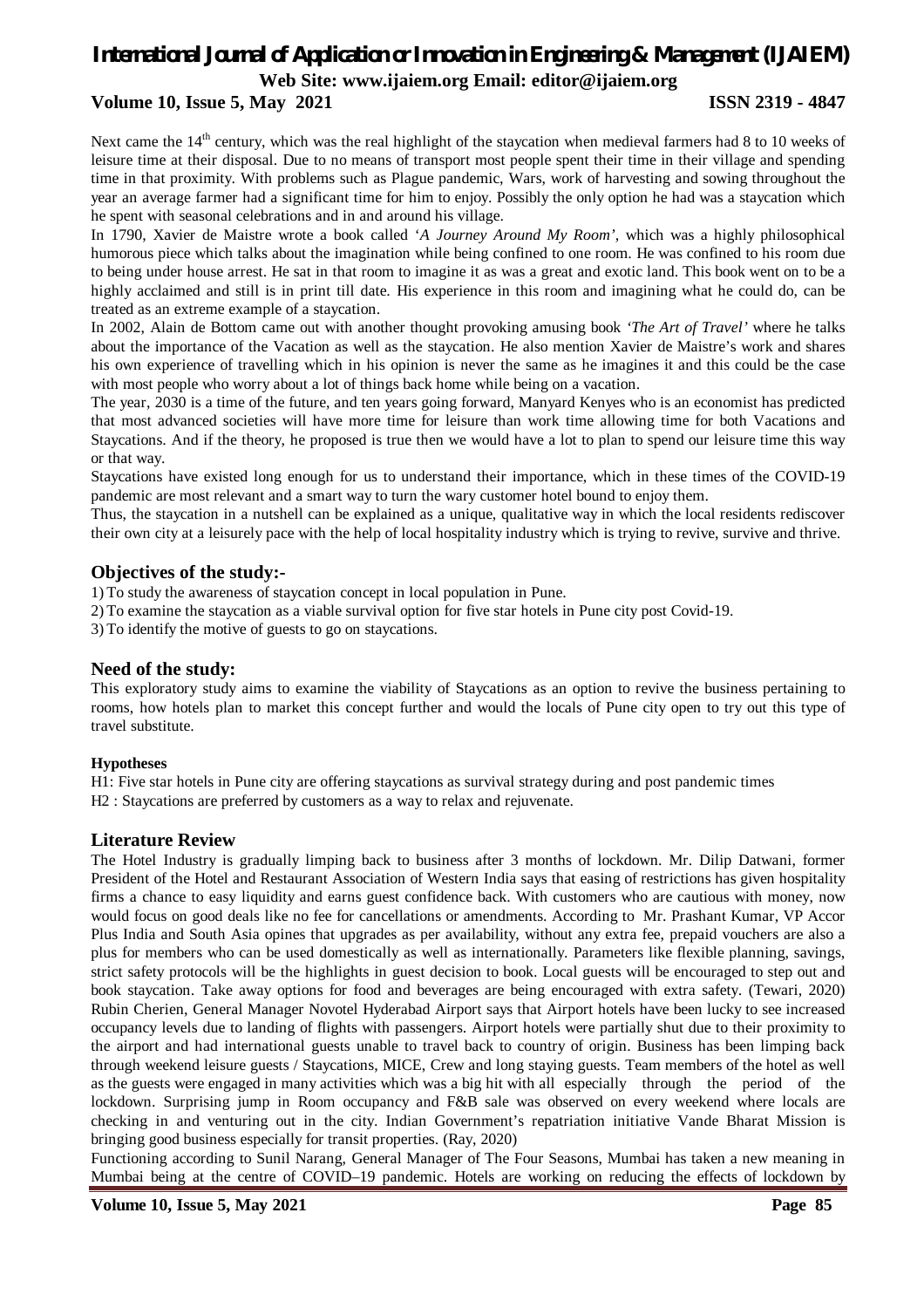**Web Site: www.ijaiem.org Email: editor@ijaiem.org**

#### **Volume 10, Issue 5, May 2021 ISSN 2319 - 4847**

providing confidence and assurance of guests by typing up with international quality healthcare experts. His hotel has appointed a Hygiene Manager at the property for supervising all COVID related issues. The hotels focus is to work with the local government as the cases are increasing every day. Food and Beverage will be on by offering to guests full dining experiences at their home through deliveries and virtual experience for guests. His hotel too is offering staycations option through the offer titled "Restart your Time" which include plethora of packages. Hotels are looking at letting out space for work and office space. (Ray, 2020)

WE WILL BE EXPECTING MORE DOMESTIC TRAVELERS SAYS DEVENDRA BHARMA WHO IS EVP AT THE OBEROI GROUP SPOKE ABOUT BUSINESS IN THE POST PANDEMIC WORLD AND OPENING UP FOR BUSINESS IN MUMBAI. DOMESTIC TRAVELERS WILL BE LOOKED UPON WITH RENEWED RESPECT AND INTEREST AS THEY WOULD BE THE ONES TO BRING BUSINESS IN THE POST PANDEMIC WORLD. A STAYCATION IS A GREAT OPTION WITHOUT TRAVELLING OUTSIDE SOLACE. SMALLER MEETING AND INTIMATE EVENTS WILL MAKE A COMEBACK. THE GROUP HAS 'WEEKEND ESCAPES' PACKAGES AND 'STAYCATION EXPERIENCES' ACROSS THE OBEROI, MUMBAI; TRIDENT, NARIMAN POINT AND TRIDENT, BANDRA KURLA FOR THEIR GUESTS FOR WHOLESOME RELAXATION AND SOLACE.

As rules of the new normal are being followed hotel are leaving no stone unturned to resurrect themselves. This is the time to look at new possibilities in food and beverage areas and supply chain management says. Virtual tours and site inspection for guests to see the hotel are being designed. Recovery is slated to be slow and efforts to rejuvenate MICE and convention business are being looked into. Ravi Rajpal, Owner, Ramathra Fort, Sapotra, Dist. Karauli, Rajasthan quoted seamless relationship with guests have been planned through Staycations which bring flexible booking and discounted rates. Cost reduction will also a focus area of hotels post pandemic. (Singh, 2020) The pandemic has made us think out of the box says Darshan Dudhoria, Co-Owner, Bari Kothi, Murshidabad, informed Ravi Rajpal, Owner, Ramathra Fort, Sapotra, Dist. Karauli, Rajasthan. Slow travel is the buzz word making rounds where the emphasis is on a slow leisurely quality based staycation. This type of holiday will help people heal from this like jolting pandemic which is far from over. The staycation itinerary would include a relaxed look and inclusion of cuisine, culture and heritage walks etc. Hotels are encouraging use of their premises for Workcations as people are bored to work from home. Staycation with flexi policies of date change and cancellations, packages inclusive of all meals, hi-tea complementary, free WI-FI, guided nature walk and taking a COVID-19 RT PCR test at home before commencing to go to the resort are being offered inclusive of the package. (Singh, 2020)

The Radisson Sohna Road recently introduced a 'LuxeWheels' offer where guests travel to their vacation in a custom fitted trailer with all modern amenities, to begin their post COVID-19 vacation right from their home. As the tagline 'Epitome of Laid-Back Luxury' it is a unique way to get back into business has been introduced by Radisson in form of a 5 star trailer which is like a room with a fine dining restaurant and luxury vehicle. Gaurav Mehta, General Manager of the hotel says it is ideal for short holidays and part of staycation. A family of 4-5 people can travel or want to use it as a weekend getaway. The trailer comes with a chauffeur, a chef and butler and can be hired to travel within 50km radius from the hotel. Vikas Ahluwalia, General Manager and National Head, Zone by The Park talks about the packages offered by the group for Staycations or Holistays or Daycations stating that domestic travel has picked up compared to outbound travel. Intercity and short haul trips are the trend and leisure travelers are expected to make most of this option through Staycations. Workcations are also picking up where food is offered with the stay and free WI-FI. Interestingly the hotel is generating additional revenue through food and beverage sale. (Singh, 2020) Economic Times Hospitality World (2020), The Hilton group has reopened its Shilim retreat and spa property near Pune. The premium eco wellness property has assured guests of safety, hygiene protocols are in place. They can use this staycation to digitally detox, enjoy the beautiful outdoors and rejuvenate mind some and body. The local produce and ingredients are used, sourced from organic farms of Shilim which are close by to the property. Guests can indulge in recreational activities such as Nature Walks, treks and cooking workshops to name a few helping the safety at the core of all these activities as top priority.

#### **Research Methodology**

Primary Data was collected from two groups of respondents with the help of a questionnaire. The researchers have used random sampling method and shared the questionnaire with 310 respondents / local residents of Pune city for their views on the said topic. 306 responses have been received and recorded. The other set of respondents were Hoteliers working in Sales and marketing department and revenue managers. This group was briefed through a pilot study and was ready to fill in the questionnaire. The researchers were able to analyze the following data collected from both groups of selected respondents.

#### **Data Analysis & interpretation**

**A. Customers view**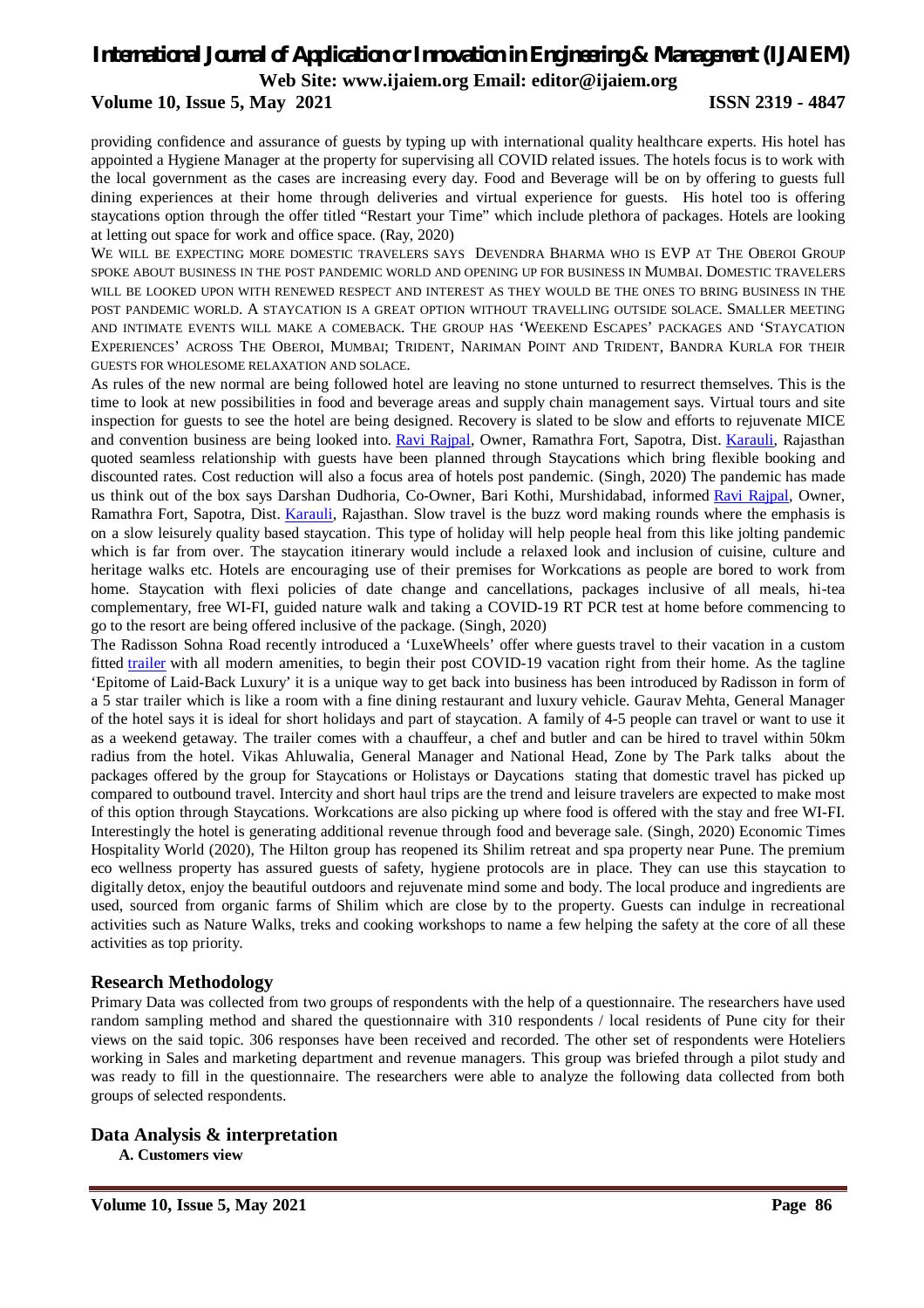#### **Volume 10, Issue 5, May 2021 ISSN 2319 - 4847**

Out of the 306 respondents 170 people (55.7%) answered this question in affirmative which means people are aware of the term Staycation whereas remaining 136 people have heard the word Staycation for the first time. (44.3%).The data suggests that 218 people (79%) of the respondents have not checked into a five star hotel in the city of residence for a stay although there are 88 people (29%) who have actually checked-in to avail of a Staycation offer.

The data collected gives an insight about 203 people (66.3%) out of the respondents have not staycated within the city limits other than a star hotel. the obvious reason being that they have homes in the same city. Remaining 103 people (33.9%) staycated within city limits or within drivable distance of the city.The data suggests that 93 respondents (30.3%) answered that they would give staycation preference over a vacation clearly indicates that the people are ready to give this concept a try or would like to pursue this option. Out of the total of 306 responses, 151 respondents (49.3%) seemed undecided and it can be concluded that they may be inclined to try this option. 62 respondents answered saying they would not prefer a staycation over their vacation.

240 of the respondents (78.2%) are not aware of such a option available for staycation and 66 of the respondents were aware of the concept. Survey suggests that respondents in their opinion 56% said it is most preferred by middle aged people followed by 30.6% Youngsters and 13.4% senior citizens. 44% of the respondents say yes to gift a staycation, followed by 43% who say they may gift it and 13% said they would not consider it as a gifting option. 74% of the respondents said they would prefer a staycation as an option during long weekends or public holidays and 25.1% said they would not prefer to use the same. 75.6% of the respondents agreed that a staycation would be a unique way to discover their own city and 24.4 % respondents disagreed. 90.2% respondents said they would enjoy activities as a part of the staycation where as 9.8% said they would not. 72% of the respondents will staycate for a longer duration if they get a discount whereas 28% of the respondents denied. 42.3% respondents said they would maybe consider the option of a staycation during new years where as 30.3% respondents said they would and 27.4% respondents said they would not consider it. 69.9% of respondents said they would choose relaxation as the purpose of visit to a 5 star hotel, 9.8% respondents said celebration, 9.2% said the purpose would be wellness and spa, and 8.5% said it would be bleisure. 2.9% respondents said that nightclub would be the purpose. 54.1% of respondents said they would like to enjoy the Staycation with family, 22.2% of respondents who answered this question said Spouse, 21.9% said friends and 2% of the people gave relatives as their option.

#### **B. Hotels' view**

87.5% of the respondents said they have Staycation package at their hotel and 12.5% do not have this option.

87.5% of the respondents said their hotels offer special rates and 12.5% said they do not have this option. Maximum of the respondents at 75% said their hotel does not target any specific age group for selling a Staycation whereas 16.7% said they target millennials and 8.3% said middle age was their target group. The answers were varied with weekends / long weekends being the given slightly more percentage of hoteliers saying Staycation business is preferred by guests on weekends. Few were of the view that all days were open to sell Staycations. Others said it would be dependent on the guests' needs. 83.3% of respondents said hotels get Staycationing guests on long weekends and 16.3% said they did not guests for Staycation purpose on those days.

Common inclusions are complimentary Breakfast, one meal, free Wi-Fi, Health club used for free, upgrades of rooms, free food and drinks for kids below 10 years of age, laundry and F&B discount is provided in the Staycation package. 33.3% of respondents said they get business during off season, followed by weekend business. Some hotels say they accept Staycation business even in the peak season. Maximum hotels promote their Staycation packages through online promotion, then through their brand loyalty programmes, followed by print media, OTA's etc. Promoting Staycations through their social media handles aimed at locals, loyalty programmes, offering discounts, highlighting safety protocols, active sales teams, print media etc.95.8% respondents answered this question in the affirmative saying Staycation promotion will help hotels to earn revenue post COVID -19 and 4.2 % disagreed to say it will not help to earn revenue.79.2% of the respondents said they get regular guests to staycate to earn loyalty points where as 20.8% said they do not guests for the same.75% of the respondents said corporate companies send their employees to staycate and enjoy through Staycation offers where as 25% said they do not avail this facility for the same.70.8% of the respondents said that their hotel would get 70.85 business for New Year whereas 29.2% respondents denied that it would. Purpose of visit of Staycation according to the respondents was weekend getaway at 70.8%, Celebration at 16.7% and 12.5 for bleisure.

#### **Hypotheses Testing**

**H0: Five star hotels in Pune city are offering staycations but not as a survival strategy post COVID -19 pandemic.**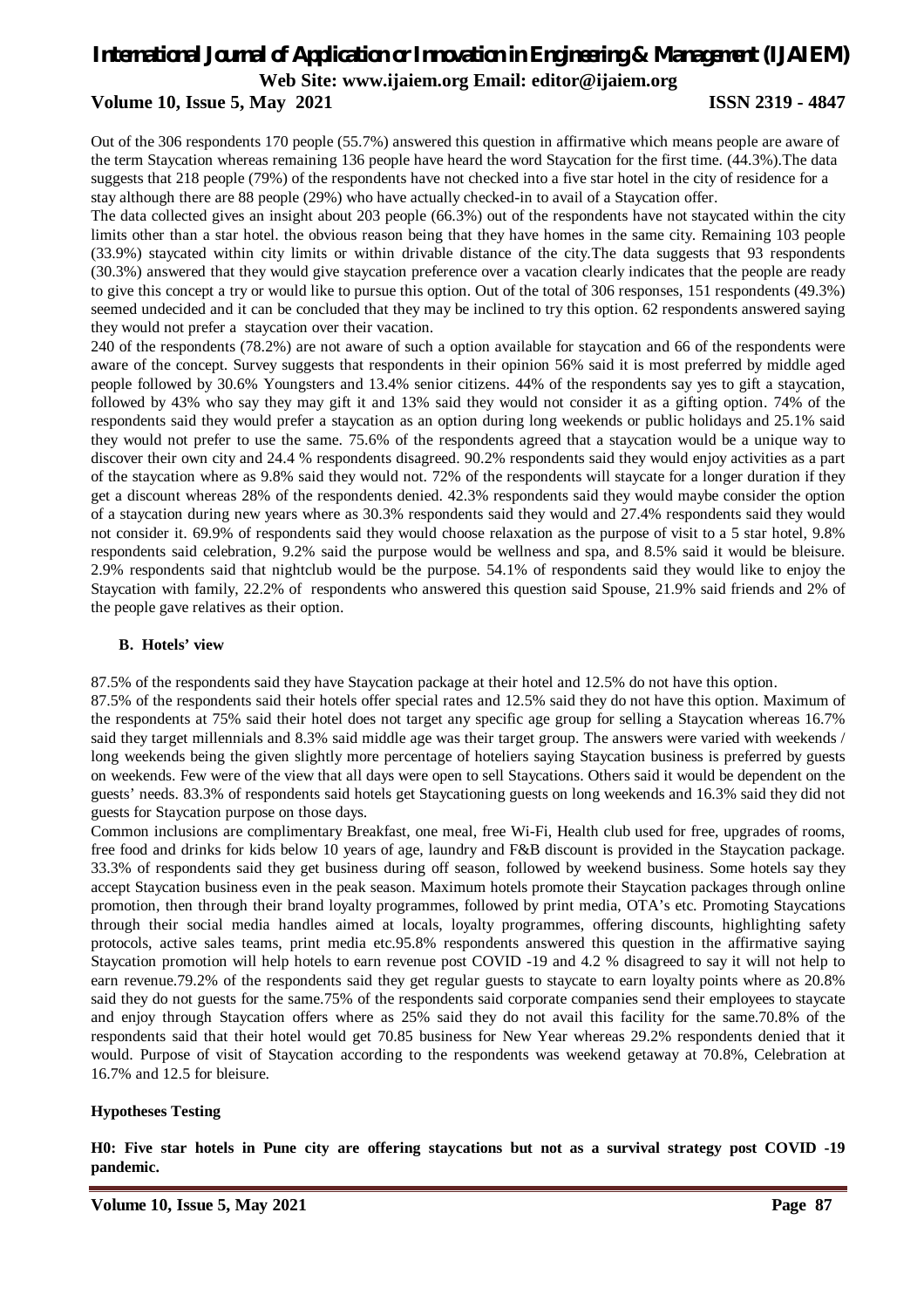**Web Site: www.ijaiem.org Email: editor@ijaiem.org**

**Volume 10, Issue 5, May 2021 ISSN 2319 - 4847**

#### **H1: Five star hotels in Pune city are offering staycations as survival strategy post COVID -19 pandemic**.

To find out whether Five star hotels in Pune city are offering staycations as survival strategy post COVID-19. T –test was the tool used to test this hypothesis. It will help to check whether Staycation is a viable survival strategy used by five star hotels in Pune city .

T-test Difference Scores Calculations Mean: -1.46  $\mu = 0$  $S2 = SS/df = 95.96/(24-1) = 4.17$  $S2M = S2/N = 4.17/24 = 0.17$  $SM = \sqrt{S2M} = \sqrt{0.17} = 0.42$ T-value Calculation  $t = (M - \mu)/SM = (-1.46 - 0)/0.42 = -3.5$ 

The value of t is -3.49772. The value of p is .00194. The result is significant at  $p < .05$ .

It can be seen from the test results that the calculated p –value (.00194) is less than tabulated value of 0.05. Hence the null hypotheses is rejected and the alternate hypotheses (H1) has been accepted . It can be further concluded that **five star hotels in Pune city are offering staycations as survival strategy post COVID -19 pandemic.**

#### **H0 : Staycations are preferred by customers as a way to experience wellness. H2 : Staycations are preferred by customers as a way to relax and rejuvenate.**

To find out whether staycations are preferred by customers as a way to relax and rejuvenate. The tool used to test this hypothesis was analysis of variance (ANOVA). It will help to check the preference of customers related to the motive behind choosing Staycation.

| <b>Summary of Data</b> |                                |                |        |                 |        |  |
|------------------------|--------------------------------|----------------|--------|-----------------|--------|--|
|                        | <b>Treatments</b>              |                |        |                 |        |  |
|                        | $\mathbf{1}$                   | $\overline{2}$ | 3      | $\overline{4}$  | Total  |  |
| $\mathbf N$            | 308                            | 308            | 308    | 308             | 1193   |  |
| $\sum X$               | 1271                           | 819            | 803    | 806             | 3699   |  |
| Mean                   | 4.2508                         | 2.7391         | 2.6856 | 2.723           | 3.101  |  |
| $\Sigma X^2$           | 5831                           | 2547           | 2559   | 2484            | 13421  |  |
| Std.Dev.               | 1.1987                         | 1.0094         | 1.1621 | 0.9903          | 1.2797 |  |
| <b>Result Details</b>  |                                |                |        |                 |        |  |
| <b>Source</b>          | $\boldsymbol{S}\boldsymbol{S}$ |                | df     | $\overline{MS}$ |        |  |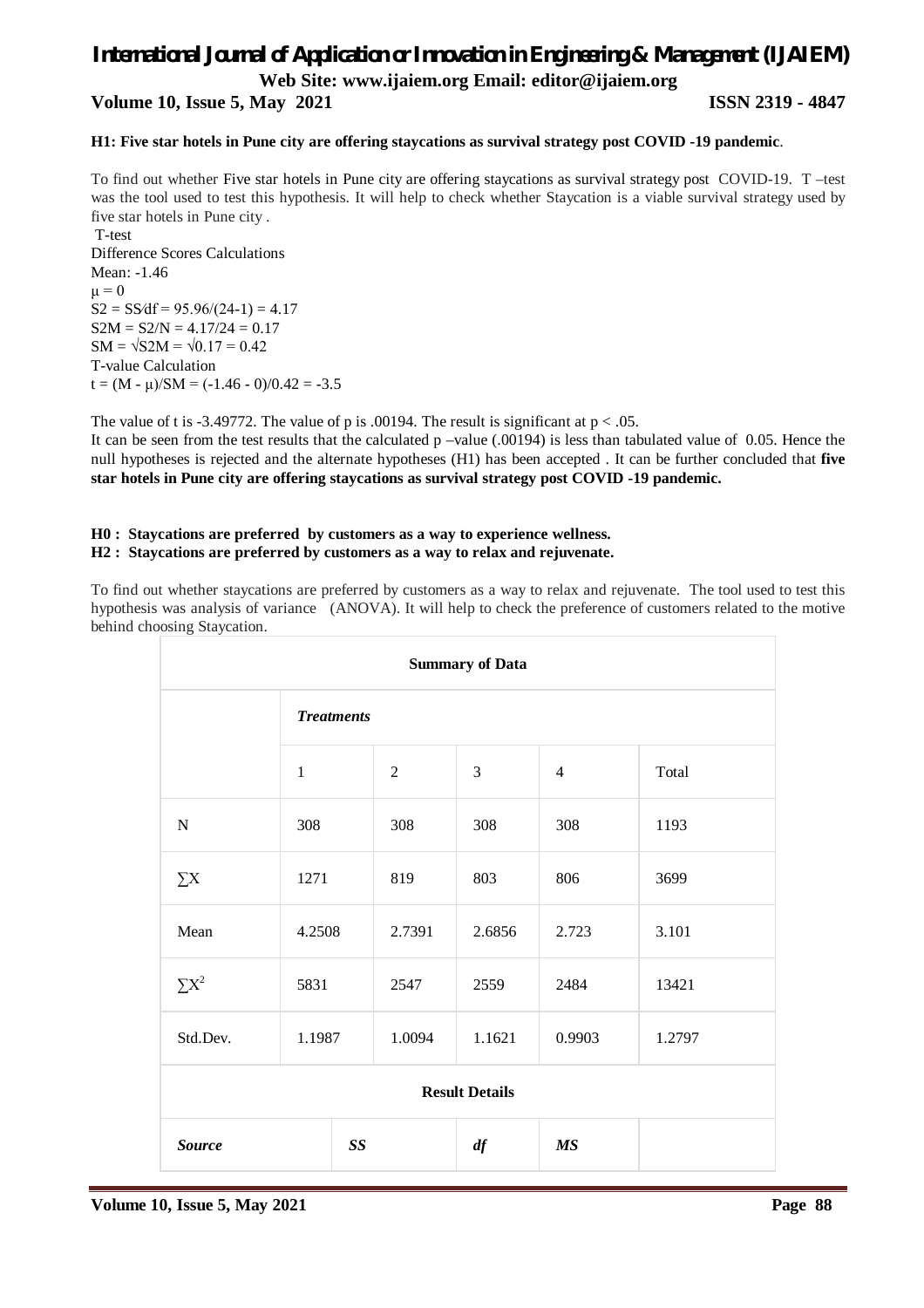**Volume 10, Issue 5, May 2021 ISSN 2319 - 4847** 

| Between-treatments | 528.3582  | 3    | 176.1194 | $F = 147.09902$ |
|--------------------|-----------|------|----------|-----------------|
| Within-treatments  | 1423.5714 | 1189 | 1.1973   |                 |
| Total              | 1951.9296 | 1192 |          |                 |

The f-ratio value is 147.09902. The p-value is  $\lt$  .00001. The result is significant at  $p \lt 0.05$ .

It can be seen from the test results that the calculated p –value (.00001) is less than tabulated value of 0.05. Hence the null hypotheses is rejected and the alternate hypotheses (H2) has been accepted . It can be further concluded that **staycations are preferred by customers as a way to relax and rejuvenate**

### **Findings and Observations**

The primary data collected through the customer questionnaire suggests that 44.5% of the respondents need to be exposed to the Staycation option for it to be used by them. Hotels need to sell this concept to general public through social and print media for its awareness, to be sold. 78.4% of the locals of Pune city responded saying they are not aware that hotels in their own city of residence sell such packages. This needs attention from the hotels because if an offer is not known it's unlikely to be sold in spite of a market being available but not tapped.

87.5% Hoteliers respondents in Pune city said they have the option of Staycations to offer which gives the local population a wide choice of selecting the best according to their needs.

Earlier pre COVID-19 times, the hotels usually communicated about these Staycation offers mostly to regular guests or brand loyalty members through emails and now need to think how they can take this forward to local residents or to people who can drive to the property to experience this type of break especially in and post COVID-19 times. The hotels should take the fact that local residents are bored at home, cannot travel too far and are looking at a way to unwind.

There is a large segment of local population to whom a Staycation can be sold as an experience which gives them a chance to stay at a star hotel for relaxation, wellness etc which they might not do otherwise in normal circumstances. But due to severe restrictions on travel the idea of staying close by to home and have a experiential mini vacation could seem novel if marketed well by hotels.

66.3% of the respondents have not staycated \in a hotel, the obvious reason being that they have homes in the same city. The interpretation of the outcome suggests that people have weekend homes, farm houses, memberships of clubs within driving distance of their residence and they would go to staycate there. The other major cause being that this idea is known unexplored and needs to be marketed aggressively to the segment for which it is aimed.

49.3% of the respondents said they were most likely to consider staycation option in these pandemic times as travel has become expensive, risky and increasingly hectic. It is less likely for people to travel in absence of a vaccine .So if they know this option they can use it.

When asked for their opinion about the age group suitable for availing staycation at large; customer respondents said that the middle age demographic segment would see the Staycation option as Relaxation and would be an age group to make most of it. They would be able to afford it and be more open to such an idea and see it as an experience. Incidentally, hoteliers say that they do not aim to sell these offers to a particular age group and keep it open to all.

Viewing staycation as a gifting option is acceptable to 43.8% respondents who say they may consider gifting it as unique and memorable experience. An all paid star hotel staycation gift is a good option for any age group.

Earlier (pre-pandemic times) hotels were promoting staycations on weekends and long weekends as a tool to earn revenue. This was primarily due to the fact that room sale is considerably less compared to Food & Beverage sale on weekends. Rooms are a perishable commodity and any sale was welcome. Long weekends, public holidays and regular weekends are busy days for travel outside the city and 74.8% respondents feel that they would be open to a staycation to avoid the traffic and escape travel. Feedback from hotels suggest the same that majority of staycation business is seen over these days but now post COVID -19 times they are welcome to business on weekdays as well as when guest demand for staycation rises.71.8% of the respondents are willing to stay for a longer duration if the hotels are ready to give a good discount. When asked about whether they wished to consider this option for the coming New Year 42.5% answered in the affirmative. Hotels need to put more efforts in marketing this concept again a month before New Year to sustain this idea.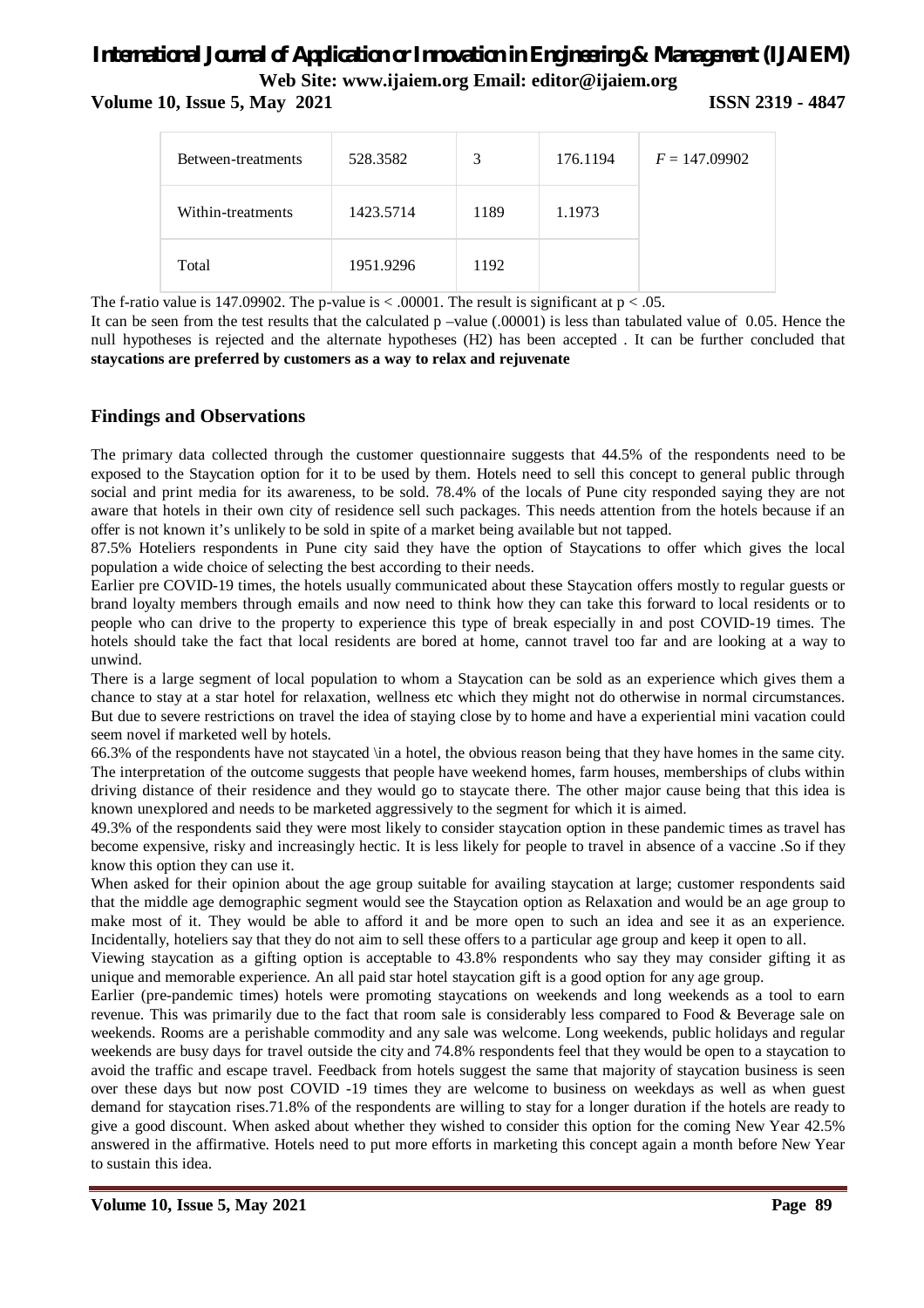### **Volume 10, Issue 5, May 2021 ISSN 2319 - 4847**

Staycations are packed attractively by hotels to sell and include a lot of indoor and outdoor activities.75.5% of the respondents said it would be a unique way to rediscover their city. The outdoor activities are a little restricted for now and hotels are making sure that all indoor safety and hygiene protocols are being followed. 90.2% of the respondents said that they would enjoy these activities as it gives them a break and opportunity to unwind from routine.

Hotels in Pune are now offering lucrative deals which include Stay, Free WI-FI, discounts on laundry services, Wellness and Food & Beverage, Upgrades, flexible check-in checkout timings, no fees levied for cancellations or amendments in bookings, complimentary city transfers etc. to guests as a part of staycation offers. Earlier such offers were sold to regular or repeat guests along with brand loyalty members of the hotel. Post COVID -19 the hotels need to aggressively market it to corporate sector, general local residents, solo travelers and families. Hotels are promoting Staycations through social media handles, online promotion and use local print media more to attract locals. Suitable advertisements also can promote this concept and pledging the aspect to hygiene and cleanliness through Safe Stays. Winning customer confidence is the key.

95.8% Hotelier respondents are certain that staycation promotion will bring them benefit them as guests would be likely to check-in to gain this unique experience which is right in their city and comes with all safety tags and promises.

69.9% of the respondents said that they would go to staycate with the purpose of relaxation as their prime reason as they will be in the same city and see that as an unforgettable experience. 55% further went on to say that they would like to enjoy this staycation with family as they can spend quality time with their dear ones which indeed is the central idea of a staycation.

#### **Limitations**

- 1. The study was limited to 5 star hotels only.
- 2. No financial data has been included in this study.
- 3. The study is relevant to Pune city only.

#### **Conclusion**

In retrospect, Staycations are a dependable option to earn revenue. This concept could have been developed and marketed better by hotels in pre pandemic times to reach the common local guests who are an important segment for this marketing tool to be useful. Staycations are strong area of business which hotels are focusing on now. If this concentration and these efforts by hotels on Staycations would have been prior to the pandemic the result would have been an increased number of footfalls in a much more effective manner post COVID-19.

#### **References**

1. Ray, B., (2020).'Staycationing through North India', *Economic Times Hospitality World*, 12th September Viewed on: 13<sup>th</sup> September 2020

https//hospitality.economictimes.indiatimes.com/news/hotels/staycationing-throughnorth-india/78075505

2. Roseate offers new packages in Delhi properties', *Economic Times Hospitality World*, 06<sup>th</sup> September 2020 Viewed on: 7<sup>th</sup> September 2020

https://hospitality.economictimes.indiatimes.com/news/hotels/roseate-offers-new-package-in-delhiproperties/77953803

- 3. Clark, A., (2020). 'Behind the Scene with a Hotel Expert. How to open Post Covid Contributor', *Forbes*, 3rd September
	- Viewed on: 4<sup>th</sup> September 2020

https://www.hospitalitynet.org/news/4100487.html.

4. Singh, S., (2020). 'Zone by the Park – Introduction Staycation and daycation packages across hotels', *Economic Times Hospitality World*, 18<sup>th</sup> August Viewed on: 18<sup>th</sup> August 2020 https://hospitality.economictimes.indiatimes.com/news/hotels/zone-by-the-park-introduces-Staycation-anddaycation-packages-across-hotels/77614308

5. Lal, N., (2020). 'Unlock 3.0 Book for Workcations rise amid pandemic', *Economic Times Hospitality World*, 17th August

Viewed on: 18<sup>th</sup> August 2020

https://hospitality.economictimes.indiatimes.com/news/hotels/unlock3-0-bookings-for-workcations-rise-amidpandemic/77583740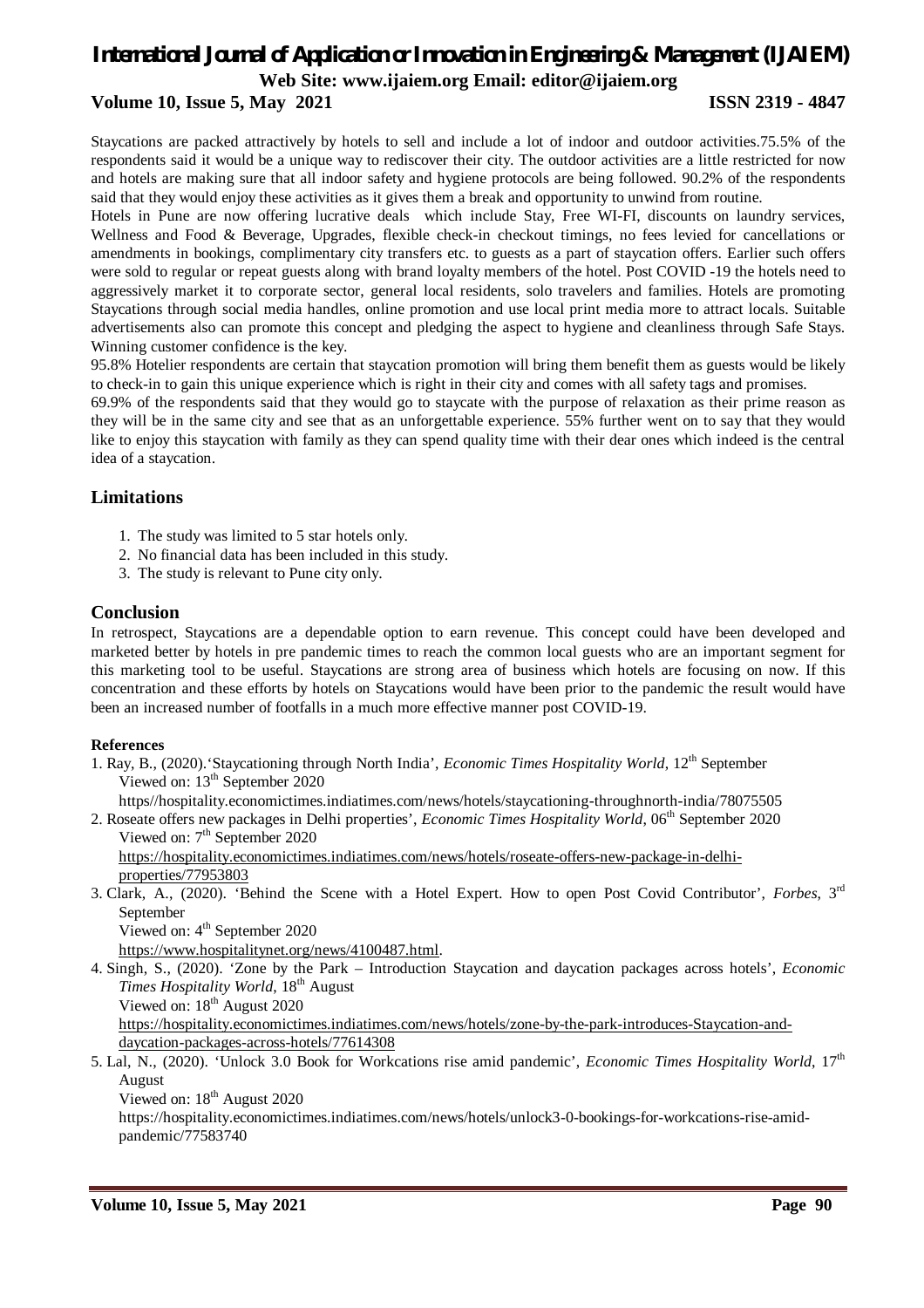### **Volume 10, Issue 5, May 2021 ISSN 2319 - 4847**

|                                 | 6. Loh, D., (2020). Robots in buffets out Asia hotels try socially distant hospitality<br>Singapore', Nikki Asian                        |  |  |  |  |
|---------------------------------|------------------------------------------------------------------------------------------------------------------------------------------|--|--|--|--|
| Review, 16 <sup>th</sup> August |                                                                                                                                          |  |  |  |  |
|                                 | Viewed on: $19th$ August 2020                                                                                                            |  |  |  |  |
|                                 | https://asia.nikkei.com/Spotlight/Coronavirus/Robots-in-buffets-out-Asia-hotels-try-socially-distant-hospitality                         |  |  |  |  |
|                                 | 7. Ray, B., (2020). 'The ultimate city getaways', <i>Economic Times Hospitality World</i> , 14 <sup>th</sup> July                        |  |  |  |  |
|                                 | Viewed on: $16th$ July 2020.                                                                                                             |  |  |  |  |
|                                 | https://hospitality.economictimes.indiatimes.com/news/hotels/the-ultimate-city-getaway/76916422                                          |  |  |  |  |
|                                 | 8. Ray, B., (2020). 'It is going to be a while before leisure travel restarts – Sunil Narang', Economic Times Hospitality                |  |  |  |  |
|                                 | World, 29 <sup>th</sup> July                                                                                                             |  |  |  |  |
|                                 | Viewed on: 30 <sup>th</sup> July 2020                                                                                                    |  |  |  |  |
|                                 | https://hospitality.economictimes.indiatimes.com/news/hotels/it-is-going-to-be-awhile-before-leisure-travel-                             |  |  |  |  |
|                                 | restarts-sunil-narang/77233191                                                                                                           |  |  |  |  |
|                                 | 9. Giller, F., (2020). 'Experts Voice – 6 tactics from hotels in Sweden who remain open during COVID-19, Top Hotel                       |  |  |  |  |
|                                 | <i>News</i> , $21st$ May                                                                                                                 |  |  |  |  |
|                                 | Viewed on: 22 <sup>nd</sup> May 2020                                                                                                     |  |  |  |  |
|                                 | https://tophotel.news/experts-voice-6-tactics-from-hotels-in-sweden-who-remain-open-during-covid19                                       |  |  |  |  |
|                                 | 10. Gupta, S., (2020). 'Impact COVID – 19 on the Hospitality Industry', <i>Economic Times Hospitality World</i> , 16 <sup>th</sup> May   |  |  |  |  |
|                                 | Viewed on 17 th May 2020                                                                                                                 |  |  |  |  |
|                                 | https://hospitality.economictimes.indiatimes.com/news/speaking-heads/impact-covid-19-on-the-hospitality-                                 |  |  |  |  |
|                                 | industry/75772491                                                                                                                        |  |  |  |  |
|                                 | 11. Ray, B., (2020). 'Occupancy bolstered by Hyderabad residents Staycation - Rubin Cherien', Economic Times                             |  |  |  |  |
|                                 | <i>Hospitality World</i> , 3 <sup>rd</sup> July                                                                                          |  |  |  |  |
|                                 | Viewed on: 4 <sup>th</sup> July 2020                                                                                                     |  |  |  |  |
|                                 | https://hospitality.economictimes.indiatimes.com/l.php?url=https%3A%2F%2Fhospitality.economictimes.indiatim                              |  |  |  |  |
|                                 | es.com%2Fnews%2Fhotels%2Foccupancy-bolstered-by-hyderabad-residents-on-Staycations-                                                      |  |  |  |  |
|                                 | rubincherian%2F76763314&mailer_id=0&item_id=3765208&dt=2020-07-                                                                          |  |  |  |  |
|                                 | 04&utm_source=Mailer&utm_medium=ET_batch&utm_campaign=ethospitality_news_2020-07-4                                                       |  |  |  |  |
|                                 | 12. Ray, B., (2020). 'It is tough situation but there is a silver lining: Zubin Saxena', Economic Times Hospitality                      |  |  |  |  |
|                                 | World, 16 <sup>th</sup> July<br>Viewed on: 17 <sup>th</sup> July 2020                                                                    |  |  |  |  |
|                                 | https://hospitality.economictimes.indiatimes.com/news/hotels/its-a-tough-situation-but-theres-a-silver-lining-                           |  |  |  |  |
|                                 | zubin-saxena/77000310                                                                                                                    |  |  |  |  |
|                                 | 13. Ray, B., (2020). 'We will be expecting more domestic traveler: Devendra Bharma', Economic Times Hospitality                          |  |  |  |  |
|                                 | World, 23 <sup>rd</sup> July                                                                                                             |  |  |  |  |
|                                 | Viewed on: 24 th July 2020                                                                                                               |  |  |  |  |
|                                 | https://hospitality.economictimes.indiatimes.com/news/hotels/we-will-be-expecting-more-domestic-travellers-                              |  |  |  |  |
|                                 | devendra-bharma/77126467                                                                                                                 |  |  |  |  |
|                                 | 14. Singh, S., (2020). 'Cygnet Hotels positive road map to recovery', Economic Times Hospitality World, 27 <sup>th</sup> July            |  |  |  |  |
|                                 | Viewed on: 28 <sup>th</sup> July 2020                                                                                                    |  |  |  |  |
|                                 | https://hospitality.economictimes.indiatimes.com/news/hotels/cygnett-hotels-positive-road-map-to-                                        |  |  |  |  |
|                                 | recovery/77199363                                                                                                                        |  |  |  |  |
|                                 | 15. Singh, S., (2020). 'Gaining confidence is going to be a slow process: Nagesh Chawla', Economic Times                                 |  |  |  |  |
|                                 | Hospitality World, 28 <sup>th</sup> July                                                                                                 |  |  |  |  |
|                                 | Viewed on: 29 <sup>th</sup> July 2020.                                                                                                   |  |  |  |  |
|                                 | https://hospitality.economictimes.indiatimes.com/news/hotels/it-is-going-to-be-awhile-before-leisure-travel-                             |  |  |  |  |
|                                 | restarts-sunil-narang/77233191                                                                                                           |  |  |  |  |
|                                 | 16. Vora, S., (2020). 'Hotels guests checking in for the long haul', CNN Travel News, 31 <sup>st</sup> July                              |  |  |  |  |
|                                 | Viewed on: $31st$ July 2020                                                                                                              |  |  |  |  |
|                                 | https://www.cnn.com/travel/article/long-term-hotel-stays-covid-19/index.html                                                             |  |  |  |  |
|                                 | 17. Singh, S., (2020). 'Pride Hotels witness demand for Staycations', Economic Times Hospitality World, 31st July                        |  |  |  |  |
|                                 | Viewed on: $31st$ July 2020                                                                                                              |  |  |  |  |
|                                 | https://hospitality.economictimes.indiatimes.com/news/hotels/pride-hotels-witness-demand-for-                                            |  |  |  |  |
|                                 | Staycations/77277503                                                                                                                     |  |  |  |  |
|                                 | 18. Singh, S., (2020). 'First trip post COVID? Keep it slow', Economic Times Hospitality World, 5 <sup>th</sup> August                   |  |  |  |  |
|                                 | Viewed on: $5th$ August 2020<br>https://hospitality.economictimes.indiatimes.com/news/hotels/first-trip-post-covid-keep-it-slow/77367128 |  |  |  |  |
|                                 |                                                                                                                                          |  |  |  |  |